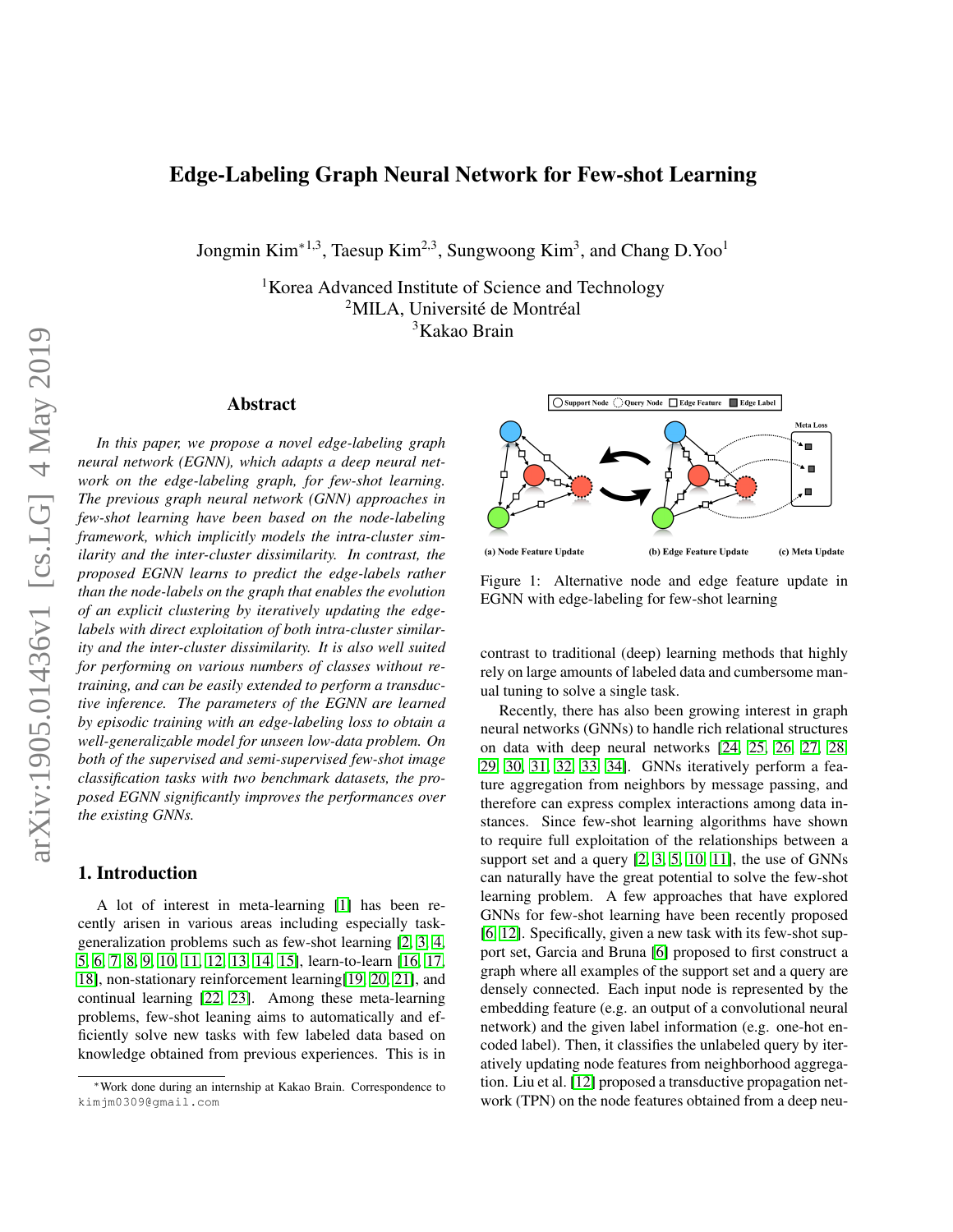ral network. At test-time, it iteratively propagates one-hot encoded labels over the entire support and query instances as a whole with a common graph parameter set. Here, it is noted that the above previous GNN approaches in fewshot learning have been mainly based on the node-labeling framework, which *implicitly* models the intra-cluster similarity and inter-cluster dissimilarity.

On the contrary, the edge-labeling framework is able to *explicitly* perform the clustering with representation learning and metric learning, and thus it is intuitively a more conducive framework for inferring a query association to an existing support clusters. Furthermore, it does not require the pre-specified number of clusters (e.g. class-cardinality or ways) while the node-labeling framework has to separately train the models according to each number of clusters. The explicit utilization of edge-labeling which indicates whether the associated two nodes belong to the same cluster (class) have been previously adapted in the naive (hyper) graphs for correlation clustering [\[35\]](#page-9-5) and the GNNs for citation networks or dynamical systems [\[36,](#page-9-6) [37\]](#page-9-7), but never applied to a graph for few-shot learning. Therefore, in this paper, we propose an edge-labeling GNN (EGNN) for few-shot leaning, especially on the task of few-shot classification.

The proposed EGNN consists of a number of layers in which each layer is composed of a node-update block and an edge-update block. Specifically, across layers, the EGNN not only updates the node features but also explicitly adjusts the edge features, which reflect the edgelabels of the two connected node pairs and directly exploit both the intra-cluster similarity and inter-cluster dissimilarity. As shown in Figure [1,](#page-0-0) after a number of alternative node and edge feature updates, the edge-label prediction can be obtained from the final edge feature. The edge loss is then computed to update the parameters of EGNN with a well-known meta-learning strategy, called episodic training [\[2,](#page-8-1) [9\]](#page-8-8). The EGNN is naturally able to perform a transductive inference to predict all test (query) samples at once as a whole, and this has shown more robust predictions in most cases when a few labeled training samples are provided. In addition, the edge-labeling framework in the EGNN enables to handle various numbers of classes without remodeling or retraining. We will show by means of experimental results on two benchmark few-shot image classification datasets that the EGNN outperforms other few-shot learning algorithms including the existing GNNs in both supervised and semi-supervised cases.

Our main contributions can be summarized as follows:

• The EGNN is first proposed for few-shot learning with iteratively updating edge-labels with exploitation of both intra-cluster similarity and inter-cluster dissimilarity. It is also able to be well suited for performing on various numbers of classes without retraining.

- It consists of a number of layers in which each layer is composed of a node-update block and an edge-update block where the corresponding parameters are estimated under the episodic training framework.
- Both of the transductive and non-transductive learning or inference are investigated with the proposed EGNN.
- On both of the supervised and semi-supervised fewshot image classification tasks with two benchmark datasets, the proposed EGNN significantly improves the performances over the existing GNNs. Additionally, several ablation experiments show the benefits from the explicit clustering as well as the separate utilization of intra-cluster similarity and inter-cluster dissimilarity.

### 2. Related works

Graph Neural Network Graph neural networks were first proposed to directly process graph structured data with neural networks as of form of recurrent neural networks [\[28,](#page-8-27) [29\]](#page-8-28). Li et al. [\[31\]](#page-9-1) further extended it with gated recurrent units and modern optimization techniques. Graph neural networks mainly do representation learning with a neighborhood aggregation framework that the node features are computed by recursively aggregating and transforming features of neighboring nodes. Generalized convolution based propagation rules also have been directly applied to graphs [\[34,](#page-9-4) [38,](#page-9-8) [39\]](#page-9-9), and Kipf and Welling [\[30\]](#page-9-0) especially applied it to semi-supervised learning on graph-structured data with scalability. A few approaches [\[6,](#page-8-5) [12\]](#page-8-11) have explored GNNs for few-shot learning and are based on the node-labeling framework.

Edge-Labeling Graph Correlation clustering (CC) is a graph-partitioning algorithm [\[40\]](#page-9-10) that infers the edge labels of the graph by simultaneously maximizing intracluster similarity and inter-cluster dissimilarity. Finley and Joachims [\[41\]](#page-9-11) considered a framework that uses structured support vector machine in CC for noun-phrase clustering and news article clustering. Taskar [\[42\]](#page-9-12) derived a maxmargin formulation for learning the edge scores in CC for producing two different segmentations of a single image. Kim et al. [\[35\]](#page-9-5) explored a higher-order CC over a hypergraph for task-specific image segmentation. The attention mechanism in a graph attention network has recently extended to incorporate real-valued edge features that are adaptive to both the local contents and the global layers for modeling citation networks [\[36\]](#page-9-6). Kipf et al. [\[37\]](#page-9-7) introduced a method to simultaneously infer relational structure with interpretable edge types while learning the dynamical model of an interacting system. Johnson [\[43\]](#page-9-13) introduced the Gated Graph Transformer Neural Network (GGT-NN) for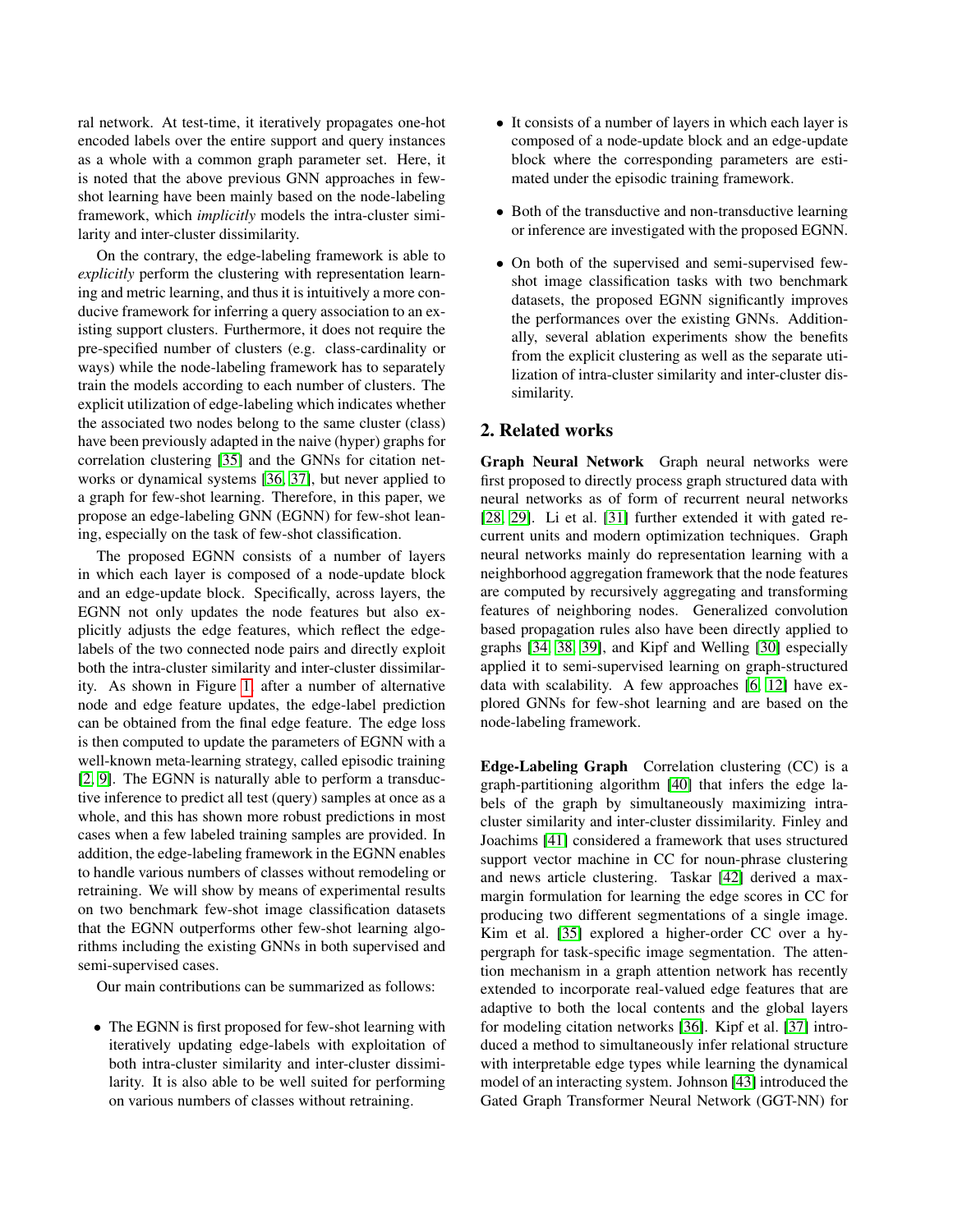natural language tasks, where multiple edge types and several graph transformation operations including node state update, propagation and edge update are considered.

Few-Shot Learning One main stream approach for fewshot image classification is based on representation learning and does prediction by using nearest-neighbor according to similarity between representations. The similarity can be a simple distance function such as cosine or Euclidean distance. A Siamese network [\[44\]](#page-9-14) works in a pairwise manner using trainable weighted  $L_1$  distance. A matching network [\[2\]](#page-8-1) further uses an attention mechanism to derive an differentiable nearest-neighbor classifier and a prototypical network [\[3\]](#page-8-2) extends it with defining prototypes as the mean of embedded support examples for each class. DEML [\[45\]](#page-9-15) has introduced a concept learner to extract high-level concept by using a large-scale auxiliary labeled dataset showing that a good representation is an important component to improve the performance of few-shot image classification.

A meta-learner that learns to optimize model parameters extract some transferable knowledge between tasks to leverage in the context of few-shot learning. Meta-LSTM [\[8\]](#page-8-7) uses LSTM as a model updater and treats the model parameters as its hidden states. This allows to learn the initial values of parameters and update the parameters by reading few-shot examples. MAML [\[4\]](#page-8-3) learns only the initial values of parameters and simply uses SGD. It is a model agnostic approach, applicable to both supervised and reinforcement learning tasks. Reptile [\[46\]](#page-9-16) is similar to MAML but using only first-order gradients. Another generic metalearner, SNAIL [\[10\]](#page-8-9), is with a novel combination of temporal convolutions and soft attention to learn an optimal learning strategy.

### 3. Method

In this section, the definition of few-shot classification task is introduced, and the proposed algorithm is described in detail.

#### 3.1. Problem definition: Few-shot classification

The few-shot classification aims to learn a classifier when only a few training samples per each class are given. Therefore, each few-shot classification *task*  $\mathcal T$  contains a *support set* S, a labeled set of input-label pairs, and a *query set* Q, an unlabeled set on which the learned classifier is evaluated. If the support set  $S$  contains  $K$  labeled samples for each of N unique classes, the problem is called N*-way* K*-shot* classification problem.

Recently, meta-learning has become a standard methodology to tackle few-shot classification. In principle, we can train a classifier to assign a class label to each query sample with only the compact support set of the task. However, a small number of labeled support samples for each task are not sufficient to train a model fully reflecting the inter- and intra-class variations, which often leads to unsatisfactory classification performance. Meta-learning on explicit training set resolves this issue by extracting transferable knowledge that allows us to perform better few-shot learning on the support set, and thus classify the query set more successfully.

As an efficient way of meta-learning, we adopt *episodic training* [\[2,](#page-8-1) [9\]](#page-8-8) which is commonly employed in various literatures [\[3,](#page-8-2) [4,](#page-8-3) [5\]](#page-8-4). Given a relatively large labeled training dataset, the idea of episodic training is to sample *training tasks (episodes)* that mimic the few-shot learning setting of test tasks. Here, since the distribution of training tasks is assumed to be similar to that of test tasks, the performances of the test tasks can be improved by learning a model to work well on the training tasks.

More concretely, in episodic training, both training and test tasks of the  $N$ -way  $K$ -shot problem are formed as follows:  $\mathcal{T} = \mathcal{S} \bigcup_{x \in \mathcal{X}} \mathcal{Q}$  where  $\mathcal{S} = \{(\mathbf{x}_i, y_i)\}_{i=1}^{N \times K}$  and  $Q = \{(\mathbf{x}_i, y_i)\}_{i=N \times K+1}^{N \times K+T}$ . Here, T is the number of query samples, and  $\mathbf{x}_i$  and  $y_i \in \{C_1, \dots C_N\} = C_{\mathcal{T}} \subset \mathcal{C}$  are the ith input data and its label, respectively.  $C$  is the set of all classes of either training or test dataset. Although both the training and test tasks are sampled from the common task distribution, the label spaces are mutually exclusive, i.e.  $\mathcal{C}_{train} \cap \mathcal{C}_{test} = \emptyset$ . The support set S in each episode serves as the labeled training set on which the model is trained to minimize the loss of its predictions over the query set Q. This training procedure is iteratively carried out episode by episode until convergence.

Finally, if some of  $N \times K$  support samples are unlabeled, the problem is referred to as *semi-supervised* few-shot classification. In Section [4,](#page-4-0) the effectiveness of our algorithm on semi-supervised setting will be presented.

#### <span id="page-2-0"></span>3.2. Model

This section describes the proposed EGNN for few-shot classification, as illustrated in Figure [2.](#page-3-0) Given the feature representations (extracted from a jointly trained convolutional neural network) of all samples of the target task, a fully-connected graph is initially constructed where each node represents each sample, and each edge represents the types of relationship between the two connected nodes; Let  $\mathcal{G} = (\mathcal{V}, \mathcal{E}; \mathcal{T})$  be the graph constructed with samples from the task  $\mathcal{T}$ , where  $\mathcal{V} := \{V_i\}_{i=1,\ldots,|\mathcal{T}|}$  and  $\mathcal{E} :=$  ${E_{ij}}_{i,j=1,\dots,|\mathcal{T}|}$  denote the set of nodes and edges of the graph, respectively. Let  $v_i$  and  $e_{ij}$  be the node feature of  $V_i$ and the edge feature of  $E_{ij}$ , respectively.  $|\mathcal{T}| = N \times K + T$ is the total number of samples in the task  $\mathcal T$ . Each groundtruth edge-label  $y_{ij}$  is defined by the ground-truth node labels as:

$$
y_{ij} = \begin{cases} 1, & \text{if } y_i = y_j, \\ 0, & \text{otherwise.} \end{cases}
$$
 (1)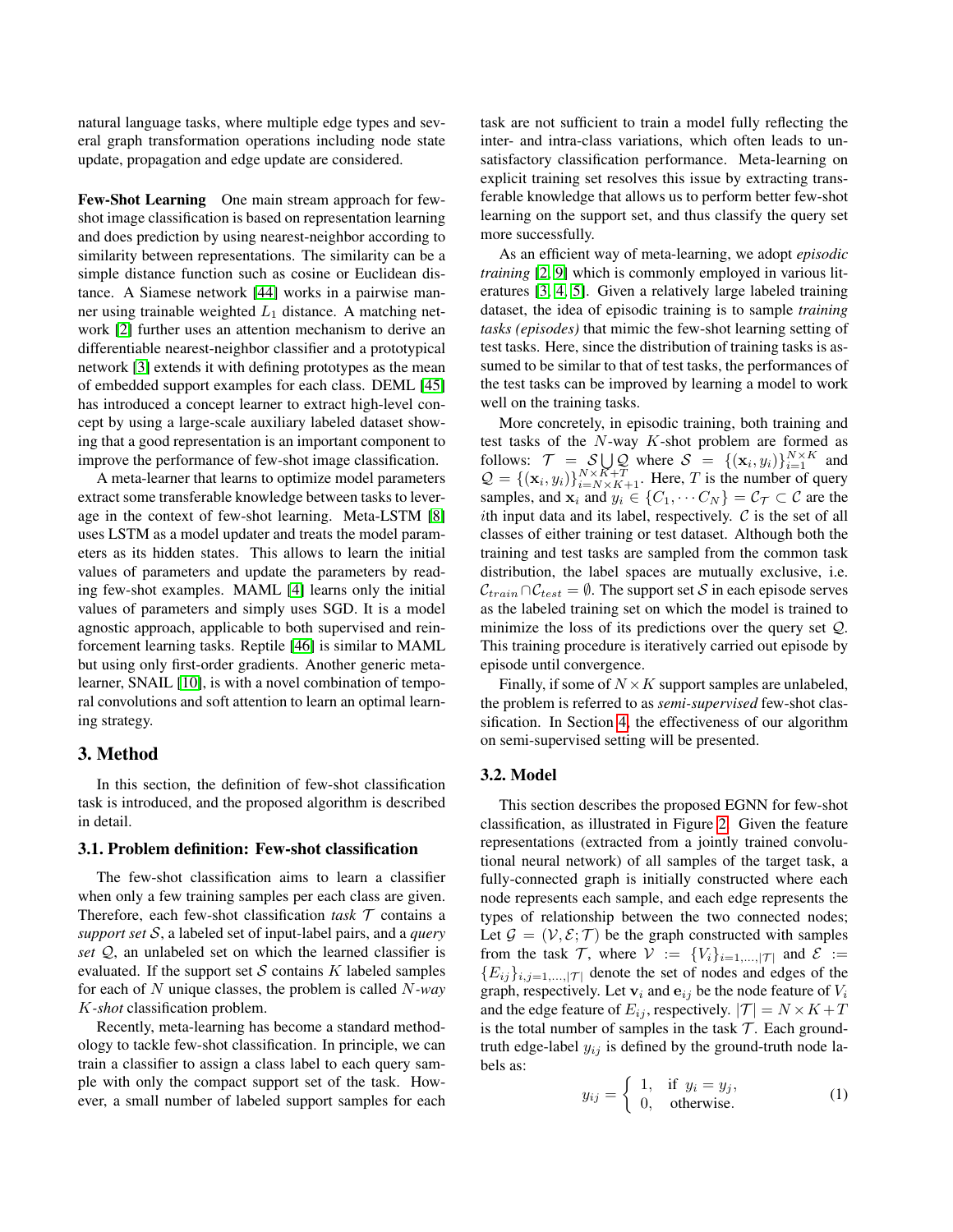<span id="page-3-0"></span>

(b-2) EGNN: Edge Feature Update

Figure 2: The overall framework of the proposed EGNN model. In this illustration, a 2-way 2-shot problem is presented as an example. Blue and green circles represent two different classes. Nodes with solid line represent labeled support samples, while a node with dashed line represents the unlabeled query sample. The strength of edge feature is represented by the color in the square. Note that although each edge has a 2-dimensional feature, only the first dimension is depicted for simplicity. The detailed process is described in Section [3.2.](#page-2-0)

Each edge feature  $e_{ij} = \{e_{ijd}\}_{d=1}^2 \in [0,1]^2$  is a 2dimensional vector representing the (normalized) strengths of the intra- and inter-class relations of the two connected nodes. This allows to separately exploit the intra-cluster similarity and the inter-cluster dissimilairity.

Node features are initialized by the output of the convolutional embedding network  $\mathbf{v}_i^0 = f_{emb}(\mathbf{x}_i; \theta_{emb})$ , where  $\theta_{emb}$  is the corresponding parameter set (see Figure [3.](#page-4-1)(a)). Edge features are initialized by edge labels as follows:

$$
\mathbf{e}_{ij}^0 = \begin{cases} [1||0], & \text{if } y_{ij} = 1 \text{ and } i, j \le N \times K, \\ [0||1], & \text{if } y_{ij} = 0 \text{ and } i, j \le N \times K, \\ [0.5||0.5], & \text{otherwise,} \end{cases}
$$
 (2)

where || is the concatenation operation.

The EGNN consists of  $L$  layers to process the graph, and the forward propagation of EGNN for inference is an alternative update of node feature and edge feature through layers.

In detail, given  $\mathbf{v}_i^{\ell-1}$  and  $\mathbf{e}_{ij}^{\ell-1}$  from the layer  $\ell-1$ , *node feature update* is firstly conducted by a neighborhood aggregation procedure. The feature node  $\mathbf{v}_i^{\ell}$  at the layer  $\ell$ is updated by first aggregating the features of other nodes proportional to their edge features, and then performing the feature transformation; the edge feature  $e_{ij}^{\ell-1}$  at the layer  $\ell - 1$  is used as a degree of contribution of the corresponding neighbor node like an attention mechanism as follows:

$$
\mathbf{v}_{i}^{\ell} = f_{v}^{\ell} \left( \left[ \sum_{j} \tilde{e}_{ij1}^{\ell-1} \mathbf{v}_{j}^{\ell-1} \right] \right| \sum_{j} \tilde{e}_{ij2}^{\ell-1} \mathbf{v}_{j}^{\ell-1} \left], \theta_{v}^{\ell} \right), \tag{3}
$$

where  $\tilde{e}_{ijd} = \frac{e_{ijd}}{\sum_k e_{ikd}}$ , and  $f_v^{\ell}$  is the feature (node) transformation network, as shown in Figure [3.](#page-4-1)(b), with the parameter set  $\theta_v^{\ell}$ . It should be noted that besides the conventional intra-class aggregation, we additionally consider inter-class aggregation. While the intra-class aggregation provides the target node the information of "similar neighbors", the inter-class aggregation provides the information of "dissimilar neighbors".

Then, *edge feature update* is done based on the newly updated node features. The (dis)similarities between every pair of nodes are re-obtained, and the feature of each edge is updated by combining the previous edge feature value and the updated (dis)similarities such that

$$
\bar{e}_{ij1}^{\ell} = \frac{f_{e}^{\ell}(\mathbf{v}_{i}^{\ell}, \mathbf{v}_{j}^{\ell}; \theta_{e}^{\ell}) e_{ij1}^{\ell-1}}{\sum_{k} f_{e}^{\ell}(\mathbf{v}_{i}^{\ell}, \mathbf{v}_{k}^{\ell}; \theta_{e}^{\ell}) e_{ik1}^{\ell-1}/(\sum_{k} e_{ik1}^{\ell-1})},
$$
(4)

$$
\bar{e}_{ij2}^{\ell} = \frac{(1 - f_e^{\ell}(\mathbf{v}_i^{\ell}, \mathbf{v}_j^{\ell}; \theta_e^{\ell}))e_{ij2}^{\ell-1}}{\sum_k (1 - f_e^{\ell}(\mathbf{v}_i^{\ell}, \mathbf{v}_k^{\ell}; \theta_e^{\ell}))e_{ik2}^{\ell-1}/(\sum_k e_{ik2}^{\ell-1})}, (5)
$$
\n
$$
\mathbf{e}_{i}^{\ell} = \bar{\mathbf{e}}^{\ell} / ||\bar{\mathbf{e}}^{\ell}||.
$$

$$
\mathbf{e}_{ij}^{\ell} = \bar{\mathbf{e}}_{ij}^{\ell} / ||\bar{\mathbf{e}}_{ij}^{\ell}||_1, \tag{6}
$$

where  $f_e^{\ell}$  is the metric network that computes similarity scores with the parameter set  $\theta_e^{\ell}$  (see Figure [3.](#page-4-1)(c)). In spe-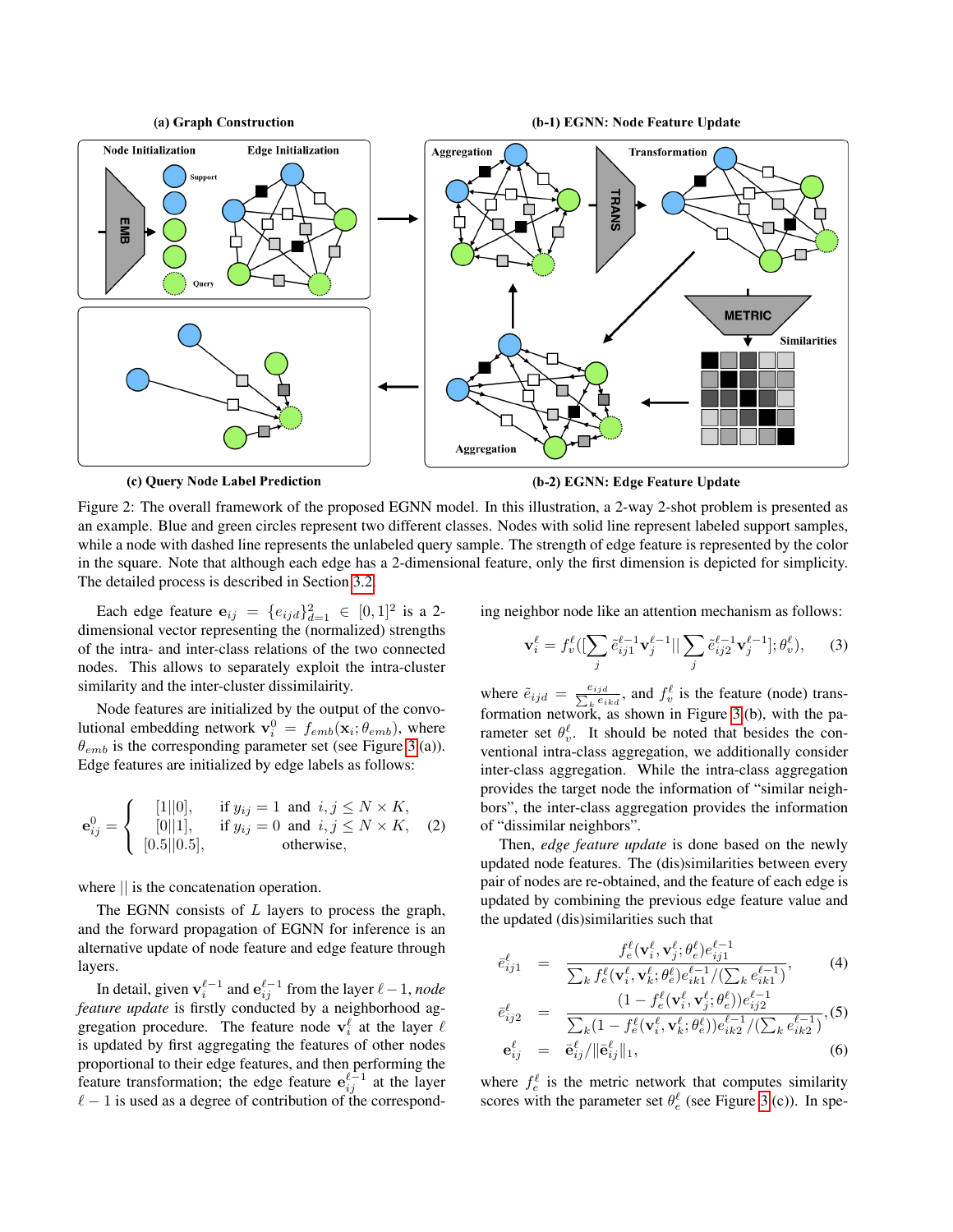<span id="page-4-1"></span>

Figure 3: Detailed network architectures used in EGNN. (a) Embedding network  $f_{emb}$ . (b) Feature (node) transformation network  $f_v^{\ell}$ . (c) Metric network  $f_e^{\ell}$ .

cific, the node feature flows into edges, and each element of the edge feature vector is updated separately from each normalized intra-cluster similarity or inter-cluster dissimilarity. Namely, each edge update considers not only the relation of the corresponding pair of nodes but also the relations of the other pairs of nodes. We can optionally use two separate metric networks for the computations of each of similarity or dissimilarity (e.g. separate  $f_{e,dsim}$  instead of  $(1 - f_{e,sim})$ ).

After L number of alternative node and edge feature updates, the edge-label prediction can be obtained from the final edge feature, i.e.  $\hat{y}_{ij} = e_{ij1}^L$ . Here,  $\hat{y}_{ij} \in [0, 1]$  can be considered as a probability that the two nodes  $V_i$  and  $V_j$  are from the same class. Therefore, each node  $V_i$  can be classified by simple weighted voting with support set labels and edge-label prediction results. The prediction probability of node  $V_i$  can be formulated as  $P(y_i = C_k | \mathcal{T}) = p_i^{(k)}$ :

<span id="page-4-2"></span>
$$
p_i^{(k)} = \text{softmax}\left(\sum_{\{j:j \neq i \land (\mathbf{x}_j, y_j) \in \mathcal{S}\}} \hat{y}_{ij} \delta(y_j = C_k)\right) \quad (7)
$$

where  $\delta(y_i = C_k)$  is the Kronecker delta function that is equal to one when  $y_i = C_k$  and zero otherwise. Alternative approach for node classification is the use of graph clustering; the entire graph  $G$  can be first partitioned into clusters, using the edge prediction and an optimization for valid partitioning via linear programming [\[35\]](#page-9-5), and then each cluster can be labeled with the support label it contains the most. However, in this paper, we simply apply Eq. [\(7\)](#page-4-2) to obtain the classification results. The overall algorithm for the

| <b>Algorithm 1:</b> The process of EGNN for inference |                                                                                                                                                           |          |  |
|-------------------------------------------------------|-----------------------------------------------------------------------------------------------------------------------------------------------------------|----------|--|
|                                                       | 1 <b>Input:</b> $\mathcal{G} = (\mathcal{V}, \mathcal{E}; \mathcal{T})$ , where $\mathcal{T} = \mathcal{S} \cup \mathcal{Q}$ ,                            |          |  |
|                                                       | $S = \{(\mathbf{x}_i, y_i)\}_{i=1}^{N \times K}, Q = \{\mathbf{x}_i\}_{i=N \times K+1}^{N \times K+T}$                                                    |          |  |
|                                                       | 2 Parameters: $\theta_{emb} \cup \{\theta_v^{\ell}, \theta_e^{\ell}\}_{\ell=1}^L$                                                                         |          |  |
|                                                       | 3 Output: $\{\hat{y}_i\}_{i=N\vee K+1}^{N\times K+T}$                                                                                                     |          |  |
|                                                       | 4 Initialize: $\mathbf{v}_i^0 = f_{emb}(\mathbf{x}_i; \theta_{emb}), \mathbf{e}_{ij}^0, \forall i, j$                                                     |          |  |
|                                                       | 5 for $\ell = 1, \cdots, L$ do                                                                                                                            |          |  |
|                                                       | /* Node feature update                                                                                                                                    | $\star/$ |  |
| 6                                                     | <b>for</b> $i = 1, \dots,  V $ do                                                                                                                         |          |  |
| $\overline{7}$                                        | $\qquad \qquad \mid \quad \mathbf{v}_i^{\ell} \leftarrow \texttt{NodeUpdate}(\{\mathbf{v}_i^{\ell-1}\}, \{\mathbf{e}_{ij}^{\ell-1}\}; \theta_{v}^{\ell})$ |          |  |
| 8                                                     | end                                                                                                                                                       |          |  |
|                                                       | $/*$ Edge feature update                                                                                                                                  | $\star/$ |  |
| 9                                                     | <b>for</b> $(i, j) = 1, \cdots,  E $ do                                                                                                                   |          |  |
| 10                                                    | $ \quad \mathbf{e}_{ii}^{\ell} \leftarrow \texttt{EdgeUpdate}(\{\mathbf{v}_i^{\ell}\}, \{\mathbf{e}_{ii}^{\ell-1}\}; \theta_e^{\ell})$                    |          |  |
| 11                                                    | end                                                                                                                                                       |          |  |
|                                                       | 12 end                                                                                                                                                    |          |  |
|                                                       | /* Query node label prediction                                                                                                                            | $\star/$ |  |
|                                                       | 13 $\{\hat{y}_i\}_{i=N\times K+1}^{N\times K+T} \leftarrow$ Edge2NodePred $(\{y_i\}_{i=1}^{N\times K}, \{\mathbf{e}_{ij}^L\})$                            |          |  |

EGNN inference at test-time is summarized in Algorithm 1. The non-transductive inference means the number of query samples  $T = 1$  or it performs the query inference one-byone, separately, while the transductive inference classifies all query samples at once in a single graph.

### 3.3. Training

Given M training tasks  $\{\mathcal{T}_m^{train}\}_{m=1}^M$  at a certain iteration during the episodic training, the parameters of the proposed EGNN,  $\theta_{emb} \cup \{\theta_v^{\ell}, \theta_e^{\ell}\}_{\ell=1}^{L}$ , are trained in an end-toend fashion by minimizing the following loss function:

$$
\mathcal{L} = \sum_{\ell=1}^{L} \sum_{m=1}^{M} \lambda_{\ell} \mathcal{L}_{e}(Y_{m,e}, \hat{Y}_{m,e}^{\ell}), \tag{8}
$$

where  $Y_{m,e}$  and  $\hat{Y}_{m,e}^{\ell}$  are the set of all ground-truth query edge-labels and the set of all (real-valued) query-edge predictions of the  $m<sup>th</sup>$  task at the  $\ell<sup>th</sup>$  layer, respectively, and the edge loss  $\mathcal{L}_e$  is defined as binary cross-entropy loss. Since the edge prediction results can be obtained not only from the last layer but also from the other layers, the total loss combines all losses that are computed in all layers in order to improve the gradient flow in the lower layers.

### <span id="page-4-0"></span>4. Experiments

We evaluated and compared our EGNN  $<sup>1</sup>$  $<sup>1</sup>$  $<sup>1</sup>$  with state-of-</sup> the-art approaches on two few-shot learning benchmarks, i.e. *mini*ImageNet [\[2\]](#page-8-1) and *tiered*ImageNet [\[7\]](#page-8-6).

<span id="page-4-3"></span><sup>&</sup>lt;sup>1</sup>The code and models are available on https://github.com/khy0809/fewshot-egnn.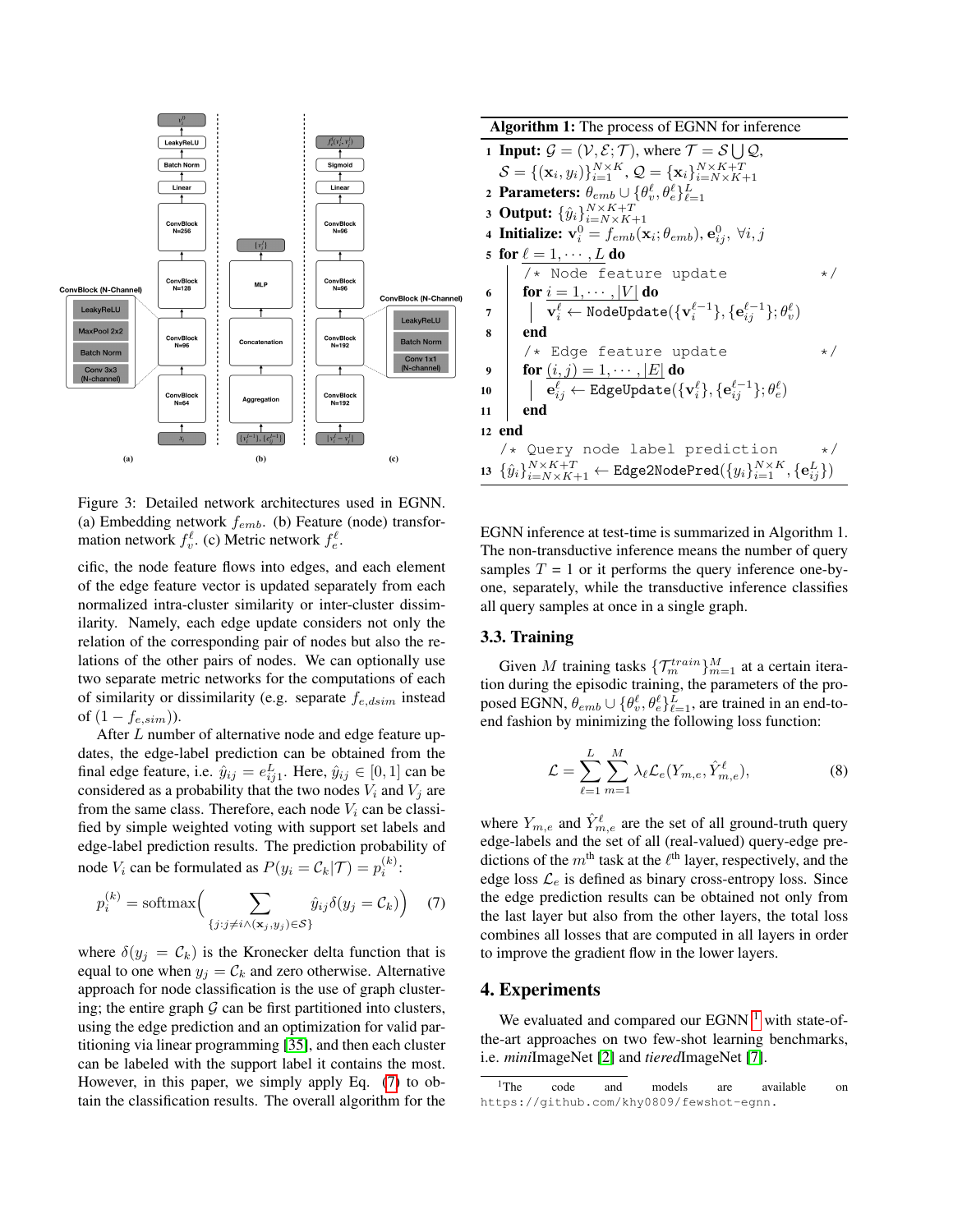#### 4.1. Datasets

*mini*ImageNet It is the most popular few-shot learning benchmark proposed by [\[2\]](#page-8-1) derived from the original ILSVRC-12 dataset [\[47\]](#page-9-17). All images are RGB colored, and of size  $84 \times 84$  pixels, sampled from 100 different classes with 600 samples per class. We followed the splits used in [\[8\]](#page-8-7) - 64, 16, and 20 classes for training, validation and testing, respectively.

*tiered*ImageNet Similar to *mini*ImageNet dataset, *tiered*ImageNet [\[7\]](#page-8-6) is also a subset of ILSVRC-12 [\[47\]](#page-9-17). Compared with *mini*ImageNet, it has much larger number of images (more than 700K) sampled from larger number of classes (608 classes rather than 100 for *mini*ImageNet). Importantly, different from *mini*ImageNet, *tiered*ImageNet adopts hierarchical category structure where each of 608 classes belongs to one of 34 higher-level categories sampled from the high-level nodes in the Imagenet. Each higher-level category contains 10 to 20 classes, and divided into 20 training (351 classes), 6 validation (97 classes) and 8 test (160 classes) categories. The average number of images in each class is 1281.

## 4.2. Experimental setup

Network Architecture For feature embedding module, a convolutional neural network, which consists of four blocks, was utilized as in most few-shot learning models  $[2, 3, 4, 6]$  $[2, 3, 4, 6]$  $[2, 3, 4, 6]$  $[2, 3, 4, 6]$  without any skip connections  $^2$  $^2$ . More concretely, each convolutional block consists of  $3 \times 3$  convolutions, a batch normalization and a LeakyReLU activation. All network architectures used in EGNN are described in details in Figure [3.](#page-4-1)

Evaluation For both datasets, we conducted a 5-way 5 shot experiment which is one of standard few-shot learning settings. For evaluation, each test episode was formed by randomly sampling 15 queries for each of 5 classes, and the performance is averaged over 600 randomly generated episodes from the test set. Especially, we additionally conducted a more challenging 10-way experiment on *mini*Imagenet, to demonstrate the flexibility of our EGNN model when the number of classes are different between meta-training stage and meta-test stage, which will be presented in Section [4.5.](#page-6-0)

Training The proposed model was trained with Adam optimizer with an initial learning rate of  $5 \times 10^{-4}$  and weight decay of 10<sup>−</sup><sup>6</sup> . The task mini-batch sizes for meta-training were set to be 40 and 20 for 5-way and 10-way experiments, respectively. For *mini*ImageNet, we cut the learn-

(a) *mini*ImageNet

<span id="page-5-1"></span>

| Model                    | Trans.         | 5-Way 5-Shot |
|--------------------------|----------------|--------------|
| Matching Networks [2]    | N <sub>0</sub> | 55.30        |
| Reptile [46]             | No             | 62.74        |
| Prototypical Net [3]     | N <sub>0</sub> | 65.77        |
| <b>GNN [6]</b>           | N <sub>0</sub> | 66.41        |
| <b>EGNN</b>              | N <sub>0</sub> | 66.85        |
| MAML [4]                 | BN             | 63.11        |
| Reptile + BN $[46]$      | BN             | 65.99        |
| Relation Net [5]         | BN             | 67.07        |
| MAML+Transduction [4]    | Yes            | 66.19        |
| <b>TPN [12]</b>          | Yes            | 69.43        |
| TPN (Higher $K$ ) [12]   | Yes            | 69.86        |
| <b>EGNN+Transduction</b> | Yes            | 76.37        |

(b) *tiered*ImageNet

| Model                    | Trans.         | 5-Way 5-Shot |
|--------------------------|----------------|--------------|
| Reptile [46]             | N <sub>0</sub> | 66.47        |
| Prototypical Net [3]     | N <sub>0</sub> | 69.57        |
| <b>EGNN</b>              | N <sub>0</sub> | 70.98        |
| $MAML$ [4]               | <b>BN</b>      | 70.30        |
| Reptile + BN $[46]$      | <b>BN</b>      | 71.03        |
| Relation Net [5]         | <b>BN</b>      | 71.31        |
| MAML+Transduction [4]    | Yes            | 70.83        |
| <b>TPN [12]</b>          | Yes            | 72.58        |
| <b>EGNN+Transduction</b> | Yes            | 80.15        |

Table 1: Few-shot classification accuracies on *mini*ImageNet and *tiered*ImageNet. All results are averaged over 600 test episodes. Top results are highlighted.

ing rate in half every 15,000 episodes while for tieredImageNet, the learning rate is halved for every 30,000 because it is larger dataset and requires more iterations to converge. All our code was implemented in Pytorch [\[48\]](#page-9-18) and run with NVIDIA Tesla P40 GPUs.

#### 4.3. Few-shot classification

The few-shot classification performance of the proposed EGNN model is compared with several state-of-the-art models in Table [1a](#page-5-1) and [1b.](#page-5-1) Here, as presented in [\[12\]](#page-8-11), all models are grouped into three categories with regard to three different transductive settings; "No" means nontransductive method, where each query sample is predicted independently from other queries, "Yes" means transductive method where all queries are simultaneously processed and predicted together, and "BN" means that query batch statistics are used instead of global batch normalization parameters, which can be considered as a kind of transductive inference at test-time.

The proposed EGNN was tested with both transductive and non-transductive settings. As shown in Table [1a,](#page-5-1) EGNN shows the best performance in 5-way 5-shot set-

<span id="page-5-0"></span><sup>2</sup>Resnet-based models are excluded for fair comparison.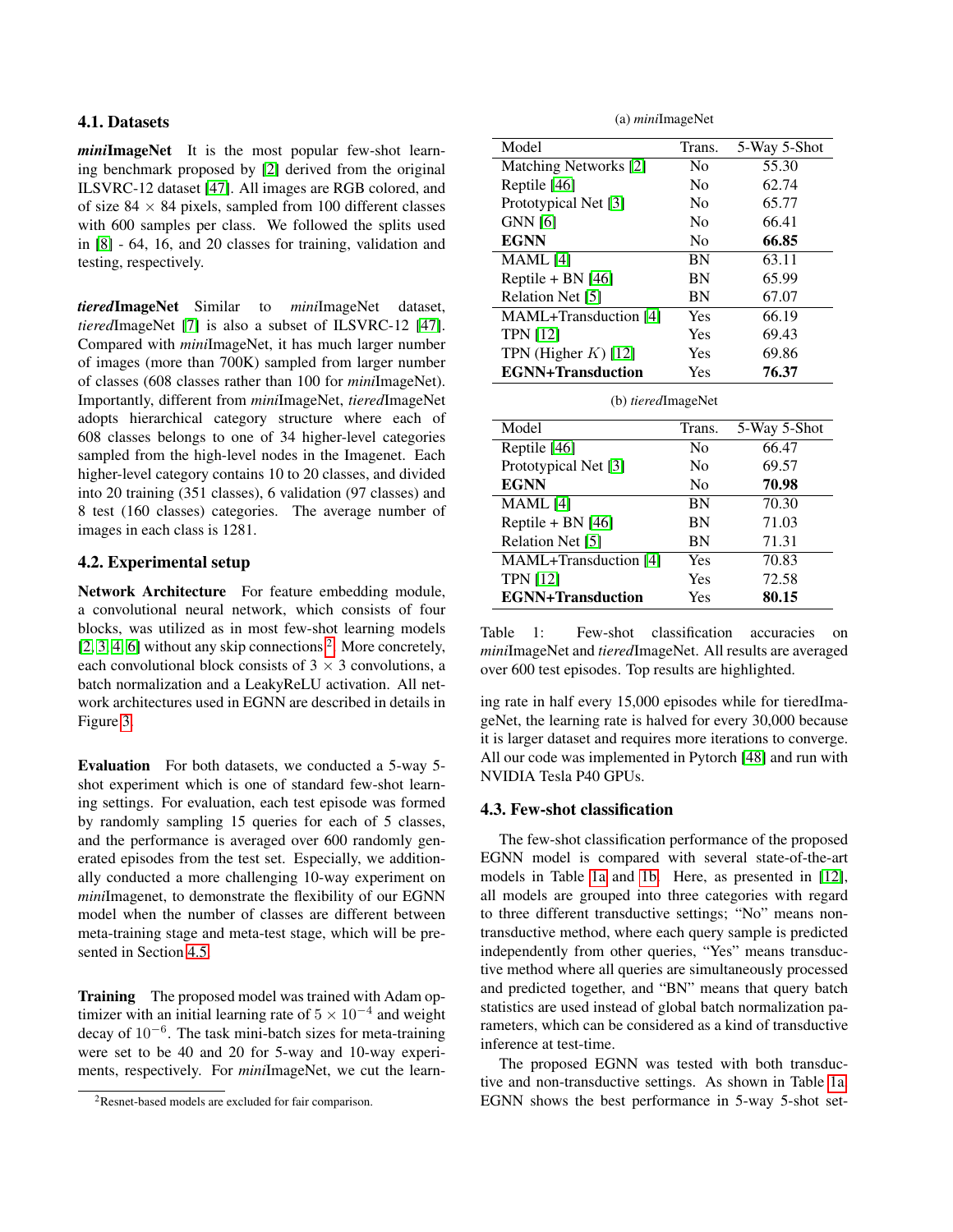ting, on both transductive and non-transductive settings on *mini*Imagenet. Notably, EGNN performed better than nodelabeling GNN [\[6\]](#page-8-5), which supports the effectiveness of our edge-labeling framework for few-shot learning. Moreover, EGNN with transduction (EGNN + Transduction) outperformed the second best method (TPN [\[12\]](#page-8-11)) on both datasets, especially by large margin on *mini*Imagenet. Table [1b](#page-5-1) shows that the transductive setting on *tiered*Imagenet gave the best performance as well as large improvement compared to the non-transductive setting. In TPN, only the labels of the support set are propagated to the queries based on the pairwise node feature affinities using a common Laplacian matrix, so the queries communicate to each other only via their embedding feature similarities. In contrast, our proposed EGNN allows us to consider more complicated interactions between query samples, by propagating to each other not only their node features but also edge-label information across the graph layers having different parameter sets. Furthermore, the node features of TPN are fixed and never changed during label propagation, which allows them to derive a closed-form, one-step label propagation equation. On the contrary, in our EGNN, both node and edge features are dynamically changed and adapted to the given task gradually with several update steps.

#### 4.4. Semi-supervised few-shot classification

For semi-supervised experiment, we followed the same setting described in [\[6\]](#page-8-5) for fair comparison. It is a 5-way 5-shot setting, but the support samples are only partially labeled. The labeled samples are balanced among classes so that all classes have the same amount of labeled and unlabeled samples. The obtained results on *mini*Imagenet are presented in Table [2.](#page-6-1) Here, *"LabeledOnly"* denotes learning with only labeled support samples, and *"Semi"* means the semi-supervised setting explained above. Different results are presented according to when 20% and 40%, 60% of support samples were labeled, and the proposed EGNN is compared with node-labeling GNN [\[6\]](#page-8-5). As shown in Table [2,](#page-6-1) semi-supervised learning increases the performances in comparison to labeled-only learning on all cases. Notably, the EGNN outperformed the previous GNN [\[6\]](#page-8-5) by a large margin (61.88% vs 52.45%, when 20% labeled) on semi-supervised learning, especially when the labeled portion was small. The performance is even more increased on transductive setting (EGNN-Semi(T)). In a nutshell, our EGNN is able to extract more useful information from unlabeled samples compared to node-labeling framework, on both transductive and non-transductive settings.

## <span id="page-6-0"></span>4.5. Ablation studies

The proposed edge-labeling GNN has a deep architecture that consists of several node and edge-update layers. Therefore, as the model gets deeper with more layers, the

<span id="page-6-1"></span>

|                     | Labeled Ratio (5-way 5-shot) |       |       |       |
|---------------------|------------------------------|-------|-------|-------|
| Training method     | 20%                          | 40%   | 60%   | 100%  |
| GNN-LabeledOnly [6] | 50.33                        | 56.91 |       | 66.41 |
| GNN-Semi [6]        | 52.45                        | 58.76 |       | 66.41 |
| EGNN-LabeledOnly    | 52.86                        |       |       | 66.85 |
| <b>EGNN-Semi</b>    | 61.88                        | 62.52 | 63.53 | 66.85 |
| EGNN-LabeledOnly(T) | 59.18                        |       |       | 76.37 |
| EGNN-Semi(T)        | 63.62                        | 64.32 | 66.37 | 76.37 |

Table 2: Semi-supervised few-shot classification accuracies on *mini*ImageNet.

<span id="page-6-2"></span>

|               | # of EGNN layers |       |       |
|---------------|------------------|-------|-------|
| Feature type  |                  |       | 3     |
| Intra & Inter | 67.99            | 73.19 | 76.37 |
| Intra Only    | 67.28            | 72.20 | 74.04 |

Table 3: 5-way 5-shot results on *mini*Imagenet with different numbers of EGNN layers and different feature types

interactions between task samples should be propagated more intensively, which may leads to performance improvements. To support this statement, we compared the few-shot learning performances with different numbers of EGNN layers, and the results are presented in Table [3.](#page-6-2) As the number of EGNN layers increases, the performance gets better. There exists a big jump on few-shot accuracy when the number of layers changes from 1 to 2 (67.99%  $\rightarrow$  73.19%), and a little additional gain with three layers (76.37 %).

Another key ingredient of the proposed EGNN is to use separate exploitation of intra-cluster similarity and intercluster dissimilarity in node/edge updates. To validate the effectiveness of this, we conducted experiment with only intra-cluster aggregation and compared the results with those obtained by using both aggregations. The results are also presented in Table [3.](#page-6-2) For all EGNN layers, the use of separate inter-cluster aggregation clearly improves the performances.

It should also be noted that compared to the previous node-labeling GNN, the proposed edge-labeling framework is more conducive in solving the few-shot problem under arbitrary meta-test setting, especially when the number of few-shot classes for meta-testing does not match to the one used for meta-training. To validate this statement, we conducted a cross-way experiment with EGNN, and the result is presented in Table [4.](#page-7-0) Here, the model was trained with 5 way 5-shot setting and tested on 10-way 5-shot setting, and vice versa. Interestingly, both cross-way results are similar to those obtained with the matched-way settings. Therefore, we can observe that the EGNN can be successfully extended to modified few-shot setting without re-training of the model, while the previous node-labeling GNN [\[6\]](#page-8-5) is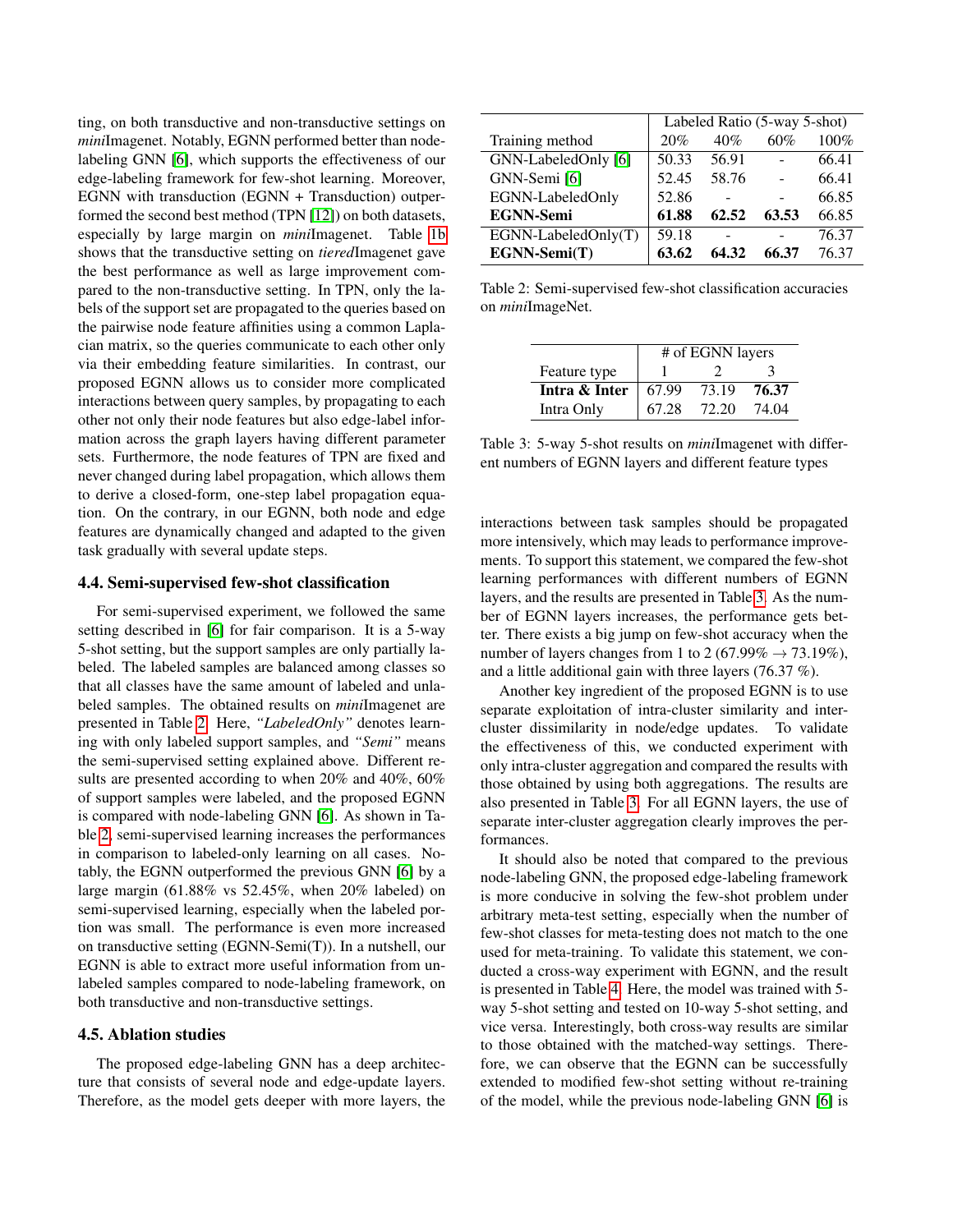<span id="page-7-0"></span>

| Model            | Train way | Test way | Accuracy |
|------------------|-----------|----------|----------|
| Prototypical [3] | 5         | 5        | 65.77    |
| Prototypical     | 5         | 10       | 51.93    |
| Prototypical     | 10        | 10       | 49.29    |
| Prototypical     | 10        | 5        | 66.93    |
| <b>GNN</b> [6]   | 5         | 5        | 66.41    |
| <b>GNN</b>       | 5         | 10       | N/A      |
| <b>GNN</b>       | 10        | 10       | 51.75    |
| <b>GNN</b>       | 10        | 5        | N/A      |
| <b>EGNN</b>      | 5         | 5        | 76.37    |
| <b>EGNN</b>      | 5         | 10       | 56.35    |
| <b>EGNN</b>      | 10        | 10       | 57.61    |
| <b>EGNN</b>      | 10        | 5        | 76.27    |

Table 4: Cross-way few-shot learning results on miniImagenet 5-shot setting.

not even applicable to cross-way setting, since the size of the model and parameters are dependent on the number of ways.

Figure [4](#page-7-1) shows t-SNE [\[49\]](#page-9-19) visualizations of node features for the previous node-labeling GNN and EGNN. The GNN tends to show a good clustering among support samples after the first layer-propagation, however, query samples are heavily clustered together, and according to each label, query samples and their support samples never get close together, especially even with more layer-propagations, which means that the last fully-connect layer of GNN actually seems to perform most roles in query classification. In contrast, in our EGNN, as the layer-propagation goes on, both the query and support samples are pulled away if their labels are different, and at the same time, equally labeled query and support samples get close together.

For further analysis, Figure [5](#page-7-2) shows how edge features propagate in EGNN. Starting from the initial feature where all query edges are initialized with 0.5, the edge feature gradually evolves to resemble ground-truth edge label, as they are passes through the several EGNN layers.

### 5. Conclusion

This work addressed the problem of few-shot learning, especially on the few-shot classification task. We proposed the novel EGNN which aims to iteratively update edgelabels for inferring a query association to an existing support clusters. In the process of EGNN, a number of alternative node and edge feature updates were performed using explicit intra-cluster similarity and inter-cluster dissimilarity through the graph layers having different parameter sets, and the edge-label prediction was obtained from the final edge feature. The edge-labeling loss was used to update the parameters of the EGNN with episodic training. Ex-

<span id="page-7-1"></span>

Figure 4: t-SNE visualization of node features. From top to bottom: GNN [\[6\]](#page-8-5), EGNN. From left to right: initial embedding, 1st layer, 2nd layer, 3rd layer. 'x' represents query, 'o' represents support. Different colors mean different labels.

<span id="page-7-2"></span>

Figure 5: Visualization of edge feature propagation. From left to right: initial edge feature, 1st layer, 2nd layer, ground-truth edge labels. Red color denotes higher value  $(e_{ii1} = 1)$ , while blue color denotes lower value  $(e_{ii1} = 0)$ . This illustration shows 5-way 3-shot setting, and 3 queries for each class, total 30 task-samples. The first 15 samples are support set, and latter 15 are query set.

perimental results showed that the proposed EGNN outperformed other few-shot learning algorithms on both of the supervised and semi-supervised few-shot image classification tasks. The proposed framework is applicable to a broad variety of other meta-clustering tasks. For future work, we can consider another training loss which is related to the valid graph clustering such as the cycle loss [\[35\]](#page-9-5). Another promising direction is graph sparsification, e.g. constructing K-nearest neighbor graphs [\[50\]](#page-9-20), that will make our algorithm more scalable to larger number of shots.

## Acknowledgement

This work was supported by the National Research Foundation of Korea (NRF) grant funded by the Korea government (MSIT)(No. NRF-2017R1A2B2006165) and Institute for Information & communications Technology Promotion(IITP) grant funded by the Korea government(MSIT) (No.2016-0-00563, Research on Adaptive Machine Learning Technology Development for Intelligent Autonomous Digital Companion). Also, we thank the Kakao Brain Cloud team for supporting to efficiently use GPU clusters for large-scale experiments.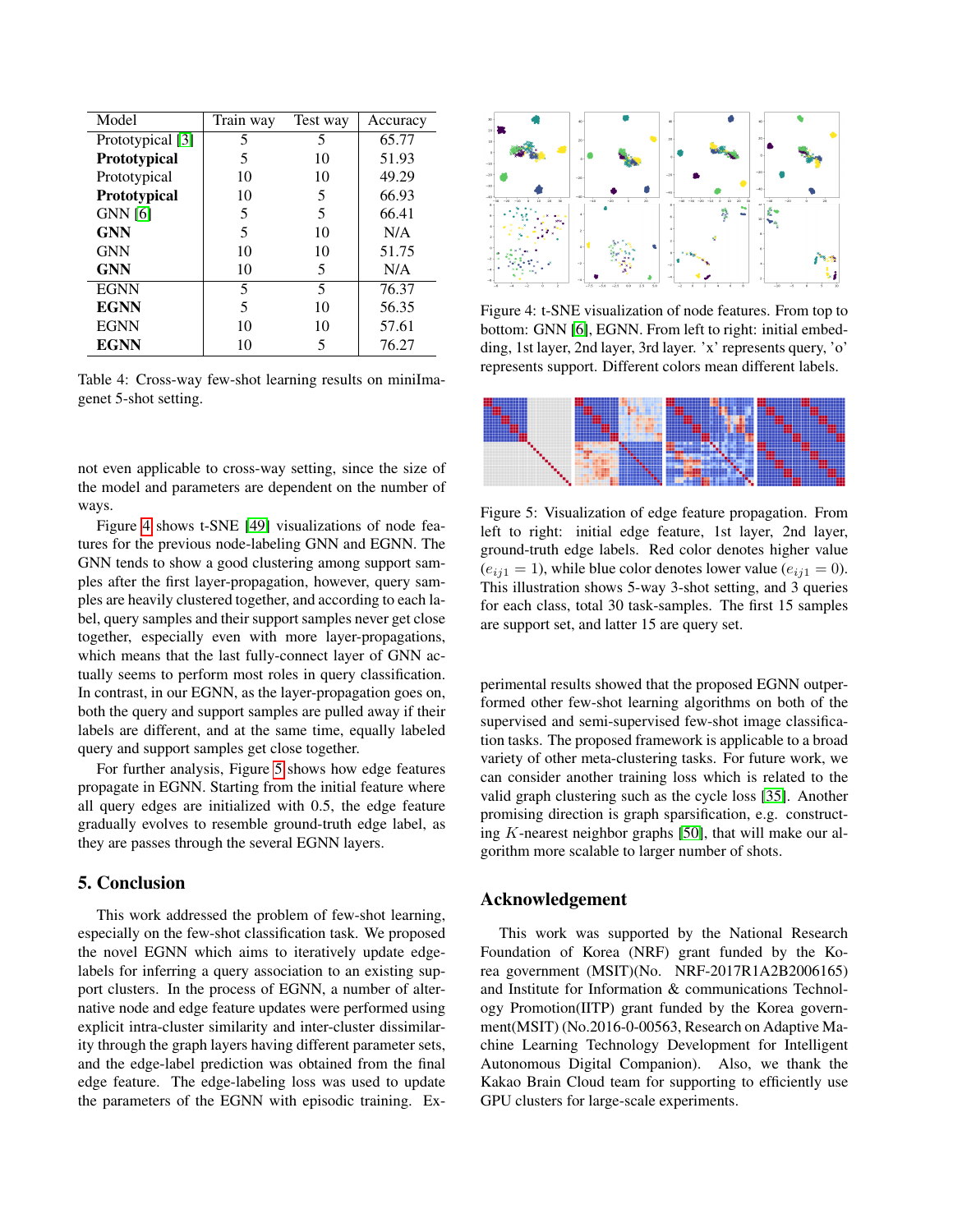## References

- <span id="page-8-0"></span>[1] Christiane Lemke, Marcin Budka, and Bogdan Gabrys. Metalearning: a survey of trends and technologies. Artificial Intelligence Review, 44(1), 2015.
- <span id="page-8-1"></span>[2] Oriol Vinyals, Charles Blundell, Tim Lillicrap, Daan Wierstra, et al. Matching networks for one shot learning. In NIPS, pages 3630–3638, 2016.
- <span id="page-8-2"></span>[3] Jake Snell, Kevin Swersky, and Richard Zemel. Prototypical networks for few-shot learning. In NIPS, pages 4077–4087, 2017.
- <span id="page-8-3"></span>[4] Chelsea Finn, Pieter Abbeel, and Sergey Levine. Modelagnostic meta-learning for fast adaptation of deep networks. In ICML, 2017.
- <span id="page-8-4"></span>[5] Flood Sung Yongxin Yang, Li Zhang, Tao Xiang, Philip HS Torr, and Timothy M Hospedales. Learning to compare: Relation network for few-shot learning. In CVPR, 2018.
- <span id="page-8-5"></span>[6] Victor Garcia and Joan Bruna. Few-shot learning with graph neural networks. In ICLR, 2018.
- <span id="page-8-6"></span>[7] Mengye Ren, Eleni Triantafillou, Sachin Ravi, Jake Snell, Kevin Swersky, Joshua B Tenenbaum, Hugo Larochelle, and Richard S Zemel. Meta-learning for semi-supervised fewshot classification. In ICLR, 2018.
- <span id="page-8-7"></span>[8] Sachin Ravi and Hugo Larochelle. Optimization as a model for few-shot learning. In ICLR, 2017.
- <span id="page-8-8"></span>[9] Adam Santoro, Sergey Bartunov, Matthew Botvinick, Daan Wierstra, and Timothy Lillicrap. Meta-learning with memory-augmented neural networks. In ICML, pages 1842– 1850, 2016.
- <span id="page-8-9"></span>[10] Nikhil Mishra, Mostafa Rohaninejad, Xi Chen, and Pieter Abbeel. A simple neural attentive meta-learner. In ICLR, 2018.
- <span id="page-8-10"></span>[11] Boris N. Oreshkin, Pau Rodriguez, and Alexandre Lacoste. Tadam: Task dependent adaptive metric for improved fewshot learning. In NIPS, 2018.
- <span id="page-8-11"></span>[12] Yanbin Liu, Juho Lee, Minseop Park, Saehoon Kim, and Yi Yang. Transductive propagation network for few-shot learning. In ICLR, 2019.
- <span id="page-8-12"></span>[13] Yu-Xiong Wang, Ross B. Girshick, Martial Hebert, and Bharath Hariharan. Low-shot learning from imaginary data. In CVPR, 2018.
- <span id="page-8-13"></span>[14] Brenden M Lake, Ruslan Salakhutdinov, and Joshua B tenenbaum. Human-level concept learning through probabilistic program induction. Science, 350(6266):1332–1338, 2015.
- <span id="page-8-14"></span>[15] Taesup Kim, Jaesik Yoon, Ousmane Dia, Sungwoong Kim, Yoshua Bengio, and Sungjin Ahn. Bayesian model-agnostic meta-learning. In NIPS, 2018.
- <span id="page-8-15"></span>[16] Marcin Andrychowicz, Misha Denil, Sergio Gomez Colmenarejo, Matthew W. Hoffman, David Pfau, Tom Schaul, and Nando de Freitas. Learning to learn by gradient descent by gradient descent. In NIPS, 2016.
- <span id="page-8-16"></span>[17] Irwan Bello, Barret Zoph, Vijay Vasudevan, and Quoc V. Le. Neural optimizer search with reinforcement learning. In ICML, 2017.
- <span id="page-8-17"></span>[18] Olga Wichrowska, Niru Maheswaranathan, Matthew W. Hoffman, Sergio Gomez Colmenarejo, Misha Denil, Nando de Freitas, and Jascha Sohl-Dickstein. Learned optimizers that scale and generalize. In ICML, 2017.
- <span id="page-8-18"></span>[19] Maruan Al-Shedivat, Trapit Bansal, Yuri Burda, Ilya Sutskever, Igor Mordatch, and Pieter Abbeel. Continuous adaptation via meta-learning in nonstationary and competitive environments. In ICLR, 2018.
- <span id="page-8-19"></span>[20] Rein Houthooft, Richard Y. Chen, Phillip Isola, Bradly C. Stadie, Filip Wolski, Jonathan Ho, and Pieter Abbeel. Evolved policy gradients. In NIPS, 2018.
- <span id="page-8-20"></span>[21] Ignasi Clavera, Anusha Nagabandi, Ronald S. Fearing, Pieter Abbeel, Sergey Levine, and Chelsea Finn. Learning to adapt: Meta-learning for model-based control. CoRR, abs/1803.11347, 2018. URL [http://arxiv.org/abs/](http://arxiv.org/abs/1803.11347) [1803.11347](http://arxiv.org/abs/1803.11347).
- <span id="page-8-21"></span>[22] Risto Vuorio, Dong-Yeon Cho, Daejoong Kim, and Jiwon Kim. Meta continual learning. arXiv, 2018. URL [https:](https://arxiv.org/abs/1806.06928) [//arxiv.org/abs/1806.06928](https://arxiv.org/abs/1806.06928).
- <span id="page-8-22"></span>[23] Ju Xu and Zhanxing Zhu. Reinforced continual learning. In NIPS, 2018.
- <span id="page-8-23"></span>[24] Peter W. Battaglia et al. Relational inductive biases, deep learning, and graph networks. arXiv, 2018. URL [https:](https://arxiv.org/abs/1806.01261) [//arxiv.org/abs/1806.01261](https://arxiv.org/abs/1806.01261).
- <span id="page-8-24"></span>[25] Michael M. Bronstein, Joan Bruna, Yann LeCun, Arthur Szlam, and Pierre Vandergheynst. Geometric deep learning: going beyond euclidean data. IEEE Signal Processing Magazine, 34(4):18–42, 2017.
- <span id="page-8-25"></span>[26] Keyulu Xu, Weihua Hu, Jure Leskovec, and Stefanie Jegelka. How powerful are graph neural networks? arXiv preprint [arXiv:1810.00826,](http://arxiv.org/abs/1810.00826) 2018.
- <span id="page-8-26"></span>[27] Justin Gilmer, Samuel S. Schoenholz, Patrick F. Riley, Oriol Vinyals, and George E. Dahl. Neural message passing for quantum chemistry. CoRR, abs/1704.01212, 2017. URL <http://arxiv.org/abs/1704.01212>.
- <span id="page-8-27"></span>[28] M. Gori, G. Monfardini, and F. Scarselli. A new model for learning in graph domains. In IJCNN, 2005.
- <span id="page-8-28"></span>[29] Franco Scarselli, Marco Gori, Ah Chung Tsoi, Markus Hagenbuchner, and Gabriele Monfardini. The graph neural network model. IEEE Transactions on Neural Networks, 20(1): 61–80, 2008.